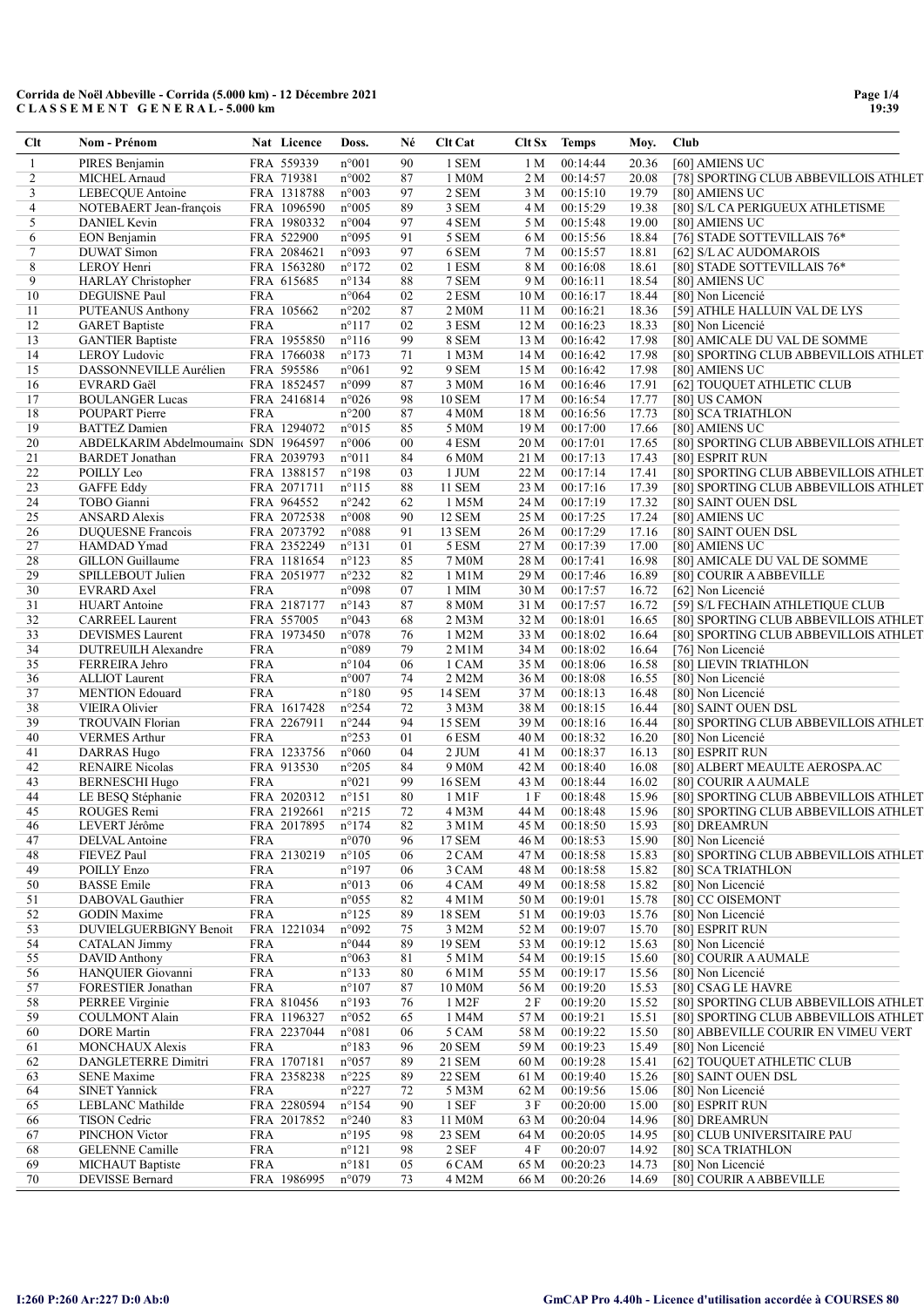| Clt          | Nom - Prénom                           |                          | Nat Licence | Doss.                            | Né       | <b>Clt Cat</b>         |                   | Clt Sx Temps         | Moy.           | Club                                   |
|--------------|----------------------------------------|--------------------------|-------------|----------------------------------|----------|------------------------|-------------------|----------------------|----------------|----------------------------------------|
| 71           | <b>HAROUEL Melvyn</b>                  | <b>FRA</b>               |             | $n^{\circ}135$                   | 94       | <b>24 SEM</b>          | 67 M              | 00:20:28             | 14.67          | [80] Non Licencié                      |
| 72           | <b>ESNAULT Christophe</b>              | <b>FRA</b>               |             | n°097                            | 80       | 7 M1M                  | 68 M              | 00:20:29             | 14.65          | [80] Non Licencié                      |
| 73           | <b>RENARD Laurent</b>                  |                          | FRA 2280617 | $n^{\circ}206$                   | 98       | <b>25 SEM</b>          | 69 M              | 00:20:31             | 14.63          | [80] ESPRIT RUN                        |
| 74           | <b>CANAPLE Alice</b>                   |                          | FRA 2117547 | n°038                            | 93       | 3 SEF                  | 5F                | 00:20:32             | 14.62          | [80] ESPRIT RUN                        |
| 75           | <b>ENRIQUE Manuel</b>                  | <b>FRA</b>               |             | n°094                            | 67       | 2 M4M                  | 70 M              | 00:20:34             | 14.59          | [80] Non Licencié                      |
| 76           | <b>ROGER Calvin</b>                    | <b>FRA</b>               |             | $n^{\circ}210$                   | 01       | 7 ESM                  | 71 M              | 00:20:34             | 14.59          | [80] Non Licencié                      |
| 77           | <b>MONFLIER Alexandre</b>              | <b>FRA</b>               |             | $n^{\circ}184$                   | 91<br>66 | <b>26 SEM</b>          | 72 M              | 00:20:35             | 14.58          | [80] Non Licencié                      |
| $78\,$<br>79 | LANVIN Jean-louis<br>LEMARCHAND Pierre | <b>FRA</b><br><b>FRA</b> |             | $n^{\circ}149$<br>$n^{\circ}167$ | 96       | 3 M4M<br><b>27 SEM</b> | 73 M<br>74 M      | 00:20:37<br>00:20:41 | 14.55<br>14.50 | [80] Non Licencié<br>[80] Non Licencié |
| 80           | DEMOL Ludovic                          | <b>FRA</b>               |             | $n^{\circ}071$                   | 72       | 6 M3M                  | 75 M              | 00:20:49             | 14.41          | [80] Non Licencié                      |
| 81           | GODEFROY Theo                          | <b>FRA</b>               |             | $n^{\circ}124$                   | 02       | 8 ESM                  | 76 M              | 00:20:52             | 14.38          | [80] Non Licencié                      |
| 82           | <b>TOUZARD Bruno</b>                   | <b>FRA</b>               |             | n°243                            | 65       | 4 M4M                  | 77 M              | 00:20:53             | 14.37          | [80] Non Licencié                      |
| 83           | <b>LOUANDRE</b> Ryan                   | <b>FRA</b>               |             | $n^{\circ}177$                   | 98       | <b>28 SEM</b>          | 78 M              | 00:20:56             | 14.33          | [80] Non Licencié                      |
| 84           | <b>BEAURIN</b> Didier                  |                          | FRA 1062664 | $n^{\circ}016$                   | 67       | 5 M4M                  | 79 M              | 00:20:57             | 14.32          | [80] SPORT NATURE DOMARTOIS            |
| 85           | <b>DUFOUR</b> Christophe               |                          | FRA 1979907 | $n^{\circ}084$                   | 65       | 6 M4M                  | 80 M              | 00:20:58             | 14.31          | [80] SPORTING CLUB ABBEVILLOIS ATHLET  |
| 86           | <b>HERELLE Sylvain</b>                 | <b>FRA</b>               |             | $n^{\circ}140$                   | 75       | 5 M2M                  | 81 M              | 00:20:59             | 14.30          | [80] COURIR A AUMALE                   |
| 87           | DAIRAINE Erika                         | <b>FRA</b>               |             | $n^{\circ}056$                   | 04       | $1$ JUF                | 6 F               | 00:21:02             | 14.27          | [80] Non Licencié                      |
| 88           | SAVOYE Arnaud                          | <b>FRA</b>               |             | $n^{\circ}219$                   | 72       | 7 M3M                  | 82 M              | 00:21:04             | 14.25          | [80] Non Licencié                      |
| 89           | <b>LHOTELLIER</b> Stephane             | <b>FRA</b>               |             | $n^{\circ}176$                   | 72       | 8 M3M                  | 83 M              | 00:21:07             | 14.21          | [80] Non Licencié                      |
| 90           | <b>CAMPION Kylan</b>                   | <b>FRA</b>               |             | n°036                            | 04       | 3 JUM                  | 84 M              | 00:21:13             | 14.14          | [80] Non Licencié                      |
| 91           | <b>SAVREUX Gaspard</b>                 |                          | FRA 1311850 | $n^{\circ}220$                   | 07       | 2 MIM                  | 85 M              | 00:21:14             | 14.14          | [80] SPORTING CLUB ABBEVILLOIS ATHLET  |
| 92           | PATTE Alice                            |                          | FRA 2407896 | $n^{\circ}191$                   | 88       | 4 SEF                  | 7 F               | 00:21:15             | 14.12          | [80] ESPRIT RUN                        |
| 93           | PIERRE Mignon                          | <b>FRA</b>               |             | $n^{\circ}194$                   | 83       | 12 M0M                 | 86 M              | 00:21:24             | 14.02          | [80] Non Licencié                      |
| 94           | ROLLE Benjamin                         | <b>FRA</b>               |             | $n^{\circ}212$                   | 91       | <b>29 SEM</b>          | 87 M              | 00:21:26             | 14.00          | [80] Non Licencié                      |
| 95           | <b>GARET Julia</b>                     |                          | FRA 1955847 | $n^{\circ}118$                   | 07       | 1 MIF                  | 8F                | 00:21:27             | 13.99          | [80] ABBEVILLE COURIR EN VIMEU VERT    |
| 96           | <b>DUCHAUSSOY Nicolas</b>              |                          | FRA 2212642 | n°083                            | 77       | 6 M2M                  | 88 M              | 00:21:29             | 13.97          | [80] SPORT NATURE DOMARTOIS            |
| 97           | DUHAMEL Magalie                        | <b>FRA</b>               |             | $n^{\circ}086$                   | 75       | 2 M2F                  | 9F                | 00:21:37             | 13.88          | [80] Non Licencié                      |
| 98           | LASSAIRE Benoit                        | <b>FRA</b>               |             | $n^{\circ}150$                   | 71       | 9 M3M                  | 89 M              | 00:21:39             | 13.86          | [80] Non Licencié                      |
| 99           | PLOUVIER Alain                         |                          | FRA 765603  | $n^{\circ}196$                   | 66       | 7 M4M                  | 90 M              | 00:21:40             | 13.85          | [62] RC ARRAS*                         |
| 100          | <b>DELORGE Pascal</b>                  |                          | FRA 848742  | n°069                            | 58       | 2 M5M                  | 91 M              | 00:21:42             | 13.83          | [80] ESPRIT RUN                        |
| 101          | PARGADE Julien                         | <b>FRA</b>               |             | $n^{\circ}189$                   | 80       | 8 M1M                  | 92 M              | 00:21:43             | 13.82          | [80] Non Licencié                      |
| 102          | <b>DUFOUR Louise</b>                   |                          | FRA 1993205 | $n^{\circ}085$                   | 04       | $2$ JUF                | 10F               | 00:21:43             | 13.82          | [80] SPORTING CLUB ABBEVILLOIS ATHLET  |
| 103          | HERELLE Laëtitia                       | <b>FRA</b>               |             | $n^{\circ}139$                   | 78       | $2$ M1F                | 11F               | 00:21:56             | 13.69          | [80] COURIR A AUMALE                   |
| 104          | PARMENTIER Rodolphe                    |                          | FRA 922141  | $n^{\circ}190$                   | 71       | 10 M3M                 | 93 M              | 00:21:59             | 13.65          | [80] AMICALE DU VAL DE SOMME           |
| 105          | ZOUAOUI Aicha                          |                          | FRA 625351  | $n^{\circ}257$                   | 72       | 1 M3F                  | 12 F              | 00:22:02             | 13.62          | [80] AMIENS UC                         |
| 106          | RIOU Philippe                          |                          | FRA 978106  | $n^{\circ}208$                   | 61       | 3 M5M                  | 94 M              | 00:22:07             | 13.57          | [80] AMIENS UC                         |
| 107          | <b>CANDAS</b> Yveline                  |                          | FRA 1853987 | n°039                            | 69       | 2 M3F                  | 13 F              | 00:22:10             | 13.54          | [80] COURIR A ABBEVILLE                |
| 108          | <b>BECKER</b> Mathieu                  | <b>FRA</b>               |             | $n^{\circ}017$                   | 78       | 9 M1M                  | 95 M              | 00:22:11             | 13.53          | [80] Non Licencié                      |
| 109          | <b>JOSSE</b> Sebastien                 | <b>FRA</b>               |             | $n^{\circ}147$                   | 78       | 10 M1M                 | 96 M              | 00:22:17             | 13.47          | [80] Non Licencié                      |
| 110          | <b>BELLETTRE Elodie</b>                |                          | FRA 1650343 | n°019                            | 91       | 5 SEF                  | 14 F              | 00:22:23             | 13.41          | [80] AMICALE DU VAL DE SOMME           |
| 111          | LANGLACE Chantal                       |                          | FRA 897439  | $n^{\circ}148$                   | 55       | 1 M6F                  | 15F               | 00:22:24             | 13.39          | [80] AMIENS UC                         |
| 112          | LEFRANCOIS Laurent                     | <b>FRA</b>               |             | $n^{\circ}162$                   | 66       | 8 M4M                  | 97 M              | 00:22:25             | 13.38          | [80] Non Licencié                      |
| 113          | ROGER Gabin                            | <b>FRA</b>               |             | $n^{\circ}211$                   | 04       | 4 JUM                  | 98 M              | 00:22:29             | 13.35          | [80] Non Licencié                      |
| 114          | MOINET Linda                           |                          | FRA 1737883 | $n^{\circ}182$                   | 76       | 3 M2F                  | 16F               | 00:22:31             | 13.33          | [62] RC ARRAS*                         |
| 115          | <b>COURIAT David</b>                   |                          | FRA 469776  | n°053                            | 76       | 7 M2M                  | 99 M              | 00:22:36             | 13.27          | [80] COURIR A ABBEVILLE                |
| 116          | <b>ERIC Barbe</b>                      | <b>FRA</b>               |             | n°096                            | $70\,$   | 11 M3M                 | $100\,\mathrm{M}$ | 00:22:38             | 13.26          | [80] Non Licencié                      |
| 117          | DELAMOTTE Marc                         | <b>FRA</b>               |             | $n^{\circ}066$                   | 67       | 9 M4M                  | 101 M             | 00:22:39             | 13.25          | [80] Non Licencié                      |
| 118          | <b>JOSSE</b> Manuel                    |                          | FRA 2203949 | $n^{\circ}145$                   | 69       | 12 M3M                 | 102 M             | 00:22:41             | 13.23          | [80] COURIR A ABBEVILLE                |
| 119          | <b>BALOCHE Guillaume</b>               |                          | FRA 2117510 | $n^{\circ}010$                   | 78       | 11 M1M                 | 103 M             | 00:22:43             | 13.21          | [80] ESPRIT RUN                        |
| 120          | SUEUR Helena                           |                          | FRA 2175970 | $n^{\circ}233$                   | 73       | 4 M2F                  | 17F               | 00:22:44             | 13.21          | [80] COURIR A ABBEVILLE                |
| 121          | BRIOIS Andoniaina-mirana               |                          | FRA 1954511 | n°029                            | 76       | 5 M2F                  | 18 F              | 00:22:45             | 13.19          | [80] SAINT OUEN DSL                    |
| 122          | <b>DUPAS</b> Stéphane                  |                          | FRA 1957144 | $n^{\circ}087$                   | 69       | 13 M3M                 | 104 M             | 00:22:55             | 13.10          | [80] ESPRIT RUN                        |
| 123          | LE SCORNET Lucie                       | <b>FRA</b>               |             | $n^{\circ}152$                   | 99       | 6 SEF                  | 19 F              | 00:22:59             | 13.06          | [80] Non Licencié                      |
| 124          | HAMIEZ Michael                         | <b>FRA</b>               |             | $n^{\circ}132$                   | 74       | 8 M2M                  | 105 M             | 00:22:59             | 13.05          | [80] Non Licencié                      |
| 125          | <b>SECACHE Christophe</b>              | <b>FRA</b>               |             | $n^{\circ}222$                   | 80       | 12 M1M                 | 106 <sub>M</sub>  | 00:23:04             | 13.01          | [80] Non Licencié                      |
| 126          | <b>CAMPION Patrick</b>                 |                          | FRA 2067911 | $n^{\circ}037$                   | 67       | 10 M4M                 | 107 M             | 00:23:08             | 12.98          | [80] COURIR A ABBEVILLE                |
| 127          | <b>DANTEN</b> Mathilde                 |                          | FRA 2327334 | $n^{\circ}058$                   | 05       | 1 CAF                  | 20 F              | 00:23:08             | 12.98          | [80] SPORTING CLUB ABBEVILLOIS ATHLET  |
| 128          | <b>THIRET Thomas</b>                   |                          | FRA 2368298 | $n^{\circ}239$                   | 97       | 30 SEM                 | 108 M             | 00:23:09             | 12.96          | [80] ESPRIT RUN                        |
| 129          | <b>BELLET</b> Marina                   |                          | FRA 1653131 | $n^{\circ}018$                   | 89       | 7 SEF                  | 21 F              | 00:23:10             | 12.96          | [80] ESPRIT RUN                        |
| 130          | <b>LEROY</b> Gerard                    |                          | FRA 2074438 | $n^{\circ}171$                   | 54       | 1 M6M                  | 109 <sub>M</sub>  | 00:23:17             | 12.89          | [80] AMIENS UC                         |
| 131          | <b>BARRE Anthony</b>                   | <b>FRA</b>               |             | $n^{\circ}012$                   | 75       | 9 M2M                  | 110 M             | 00:23:21             | 12.85          | [80] Non Licencié                      |
| 132          | <b>DORE</b> Louise                     | <b>FRA</b>               |             | $n^{\circ}080$                   | 03       | 3 JUF                  | 22 F              | 00:23:28             | 12.79          | [80] Non Licencié                      |
| 133          | <b>REGNIER</b> Serge                   | <b>FRA</b>               |             | $n^{\circ}204$                   | 65       | 11 M4M                 | 111 M             | 00:23:29             | 12.78          | [93] Non Licencié                      |
| 134          | LE SCORNET Mari Lou                    | <b>FRA</b>               |             | $n^{\circ}153$                   | 04       | 4 JUF                  | 23 F              | 00:23:37             | 12.71          | [80] Non Licencié                      |
| 135          | <b>SALLE</b> Esteban                   | <b>FRA</b>               |             | $n^{\circ}218$                   | 08       | 3 MIM                  | 112 M             | 00:23:38             | 12.70          | [80] SCA TRIATHLON                     |
| 136          | LEFEBVRE Sylvie                        | <b>FRA</b>               |             | $n^{\circ}159$                   | 61       | 1 M <sub>5F</sub>      | 24 F              | 00:23:39             | 12.69          | [80] Non Licencié                      |
| 137          | <b>HEQUET Shirley</b>                  |                          | FRA 2162863 | $n^{\circ}138$                   | 89       | 8 SEF                  | 25 F              | 00:23:39             | 12.69          | [80] ATHLETIC CLUB DE FRIVILLE         |
| 138          | <b>CORMIER Julie</b>                   | FRA                      |             | $n^{\circ}050$                   | 72       | 3 M3F                  | 26 F              | 00:23:41             | 12.67          | [80] Non Licencié                      |
| 139          | SORIANI Philippe                       |                          | FRA 1785440 | $n^{\circ}228$                   | 72       | 14 M3M                 | 113 M             | 00:23:42             | 12.67          | [80] COURIR A ABBEVILLE                |
| 140          | <b>DESJARDINS Jerome</b>               |                          | FRA 1578286 | $n^{\circ}077$                   | 75       | 10 M2M                 | 114 M             | 00:23:42             | 12.66          | [76] LES TRAILERS NORMANDS             |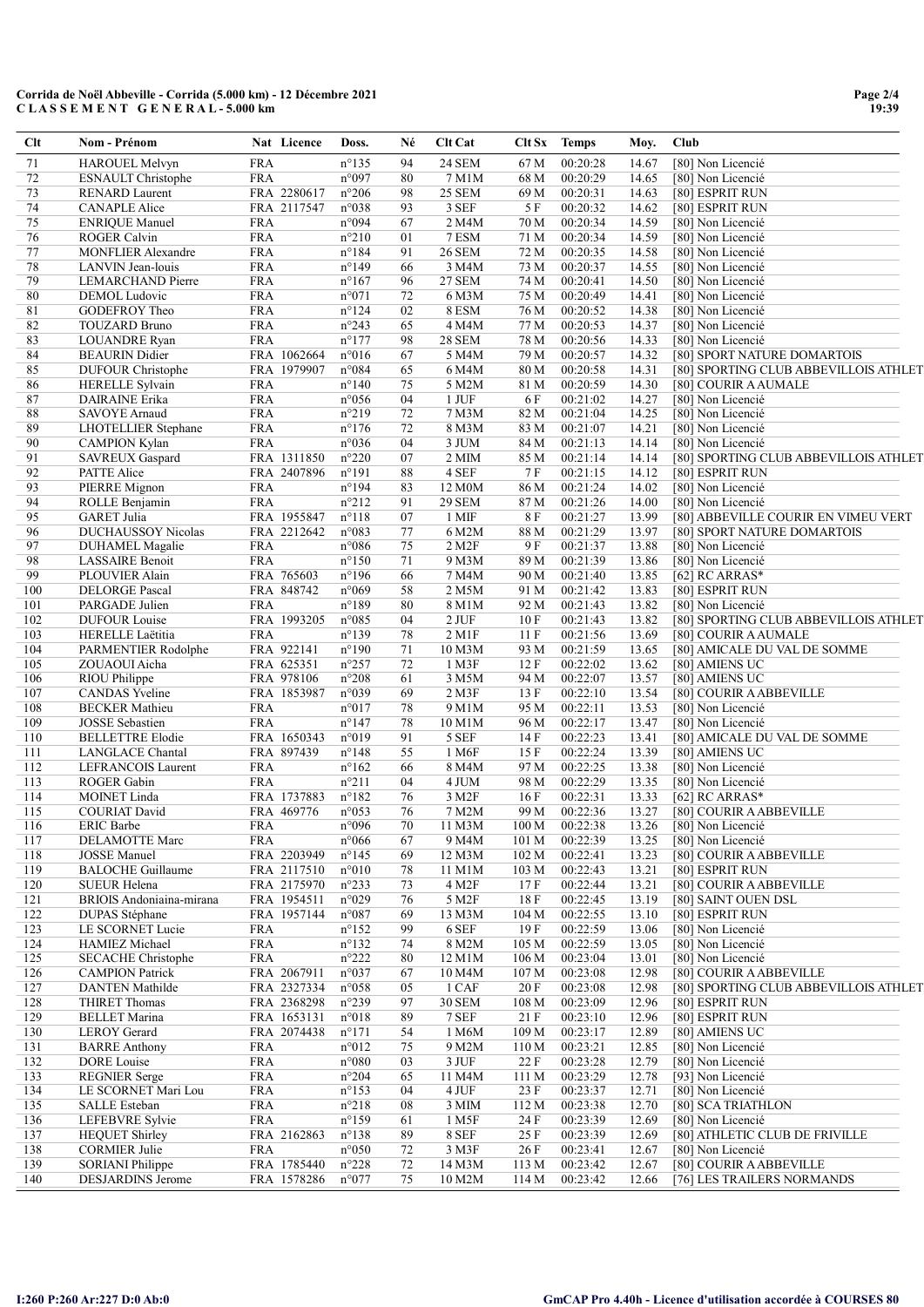| Clt        | Nom - Prénom                                  |                          | Nat Licence | Doss.                            | Né       | <b>Clt Cat</b>          |                | Clt Sx Temps         | Moy.           | Club                                         |
|------------|-----------------------------------------------|--------------------------|-------------|----------------------------------|----------|-------------------------|----------------|----------------------|----------------|----------------------------------------------|
| 141        | <b>GARET Mickael</b>                          | <b>FRA</b>               |             | $n^{\circ}119$                   | 75       | 11 M2M                  | 115 M          | 00:23:42             | 12.66          | [80] Non Licencié                            |
| 142        | VANDEKERCKHOVE Marie                          | <b>FRA</b>               |             | n°247                            | 94       | 9 SEF                   | 27 F           | 00:23:43             | 12.65          | [80] Non Licencié                            |
| 143        | <b>BONY</b> Marianne                          |                          | FRA 550412  | n°024                            | 78       | 3 M1F                   | 28 F           | 00:23:51             | 12.58          | [80] AMIENS UC                               |
| 144<br>145 | <b>DENEUX Gregory</b><br><b>RICART</b> Romain | <b>FRA</b><br><b>FRA</b> |             | n°072<br>$n^{\circ}207$          | 88<br>03 | 31 SEM<br>5 JUM         | 116 M<br>117 M | 00:23:51<br>00:23:52 | 12.58<br>12.58 | [80] Non Licencié<br>[80] Non Licencié       |
| 146        | <b>ROMAIN Yolan</b>                           |                          | FRA 1296622 | $n^{\circ}213$                   | 06       | 7 CAM                   | 118 M          | 00:23:57             | 12.53          | [80] SPORTING CLUB ABBEVILLOIS ATHLET        |
| 147        | VALOT Laurent                                 | <b>FRA</b>               |             | $n^{\circ}246$                   | 62       | 4 M5M                   | 119 M          | 00:24:00             | 12.50          | [80] Non Licencié                            |
| 148        | VANHERPE Jean-remi                            |                          | FRA 1970289 | $n^{\circ}250$                   | 54       | 2 M6M                   | 120 M          | 00:24:03             | 12.48          | [80] ESPRIT RUN                              |
| 149        | <b>HEMBERT</b> Rodolphe                       |                          | FRA 543318  | $n^{\circ}137$                   | 68       | 15 M3M                  | 121 M          | 00:24:07             | 12.45          | [80] COURIR A ABBEVILLE                      |
| 150        | <b>HEMBERT Anthony</b>                        | <b>FRA</b>               |             | $n^{\circ}136$                   | 97       | 32 SEM                  | 122 M          | 00:24:07             | 12.44          | [80] Non Licencié                            |
| 151        | <b>CUVILLIER Cyril</b>                        |                          | FRA 2413562 | n°054                            | 70       | 16 M3M                  | 123 M          | 00:24:12             | 12.40          | [80] SAINT OUEN DSL                          |
| 152        | <b>VASSEUR Guy</b>                            | <b>FRA</b>               |             | $n^{\circ}252$                   | 58       | 5 M5M                   | 124 M          | 00:24:15             | 12.38          | [80] Non Licencié                            |
| 153        | DELATTRE Aymeric                              | <b>FRA</b>               |             | n°067                            | 04       | 6 JUM                   | 125 M          | 00:24:19             | 12.34          | [80] Non Licencié                            |
| 154        | SPILLEBOUT Emma                               | <b>FRA</b>               |             | $n^{\circ}231$                   | 08       | 2 MIF                   | 29 F           | 00:24:20             | 12.33          | [80] Non Licencié                            |
| 155        | <b>LEBON</b> Alain                            | <b>FRA</b>               |             | $n^{\circ}155$                   | 72       | 17 M3M                  | 126 M          | 00:24:22             | 12.32          | [80] Non Licencié                            |
| 156        | <b>CONIL Mathieu</b>                          | <b>FRA</b>               |             | $n^{\circ}258$                   | 86       | 13 M0M                  | 127 M          | 00:24:22             | 12.31          | Non Licencié                                 |
| 157        | <b>CADREN</b> Lou-anne                        |                          | FRA 1593802 | n°034                            | 05       | 2 CAF                   | 30 F           | 00:24:26             | 12.28          | [80] SPORTING CLUB ABBEVILLOIS ATHLET        |
| 158<br>159 | <b>BUNEL Valerie</b>                          | <b>FRA</b>               |             | n°033                            | 74       | 6 M2F                   | 31 F           | 00:24:27             | 12.27          | [76] Non Licencié                            |
| 160        | VANDENBERGHE Jérôme                           | <b>FRA</b>               | FRA 2172507 | n°249<br>$n^{\circ}175$          | 79<br>69 | 13 M1M                  | 128 M<br>129 M | 00:24:29             | 12.26          | [76] VYTAJOG<br>[80] Non Licencié            |
| 161        | LEVIELLE Stéphane<br><b>BEUVRY Patrick</b>    |                          | FRA 505172  | n°023                            | 52       | 18 M3M<br>1 M7M         | 130 M          | 00:24:31<br>00:24:32 | 12.24<br>12.24 | [80] COURIR A ABBEVILLE                      |
| 162        | <b>THIERY Alexandre</b>                       | <b>FRA</b>               |             | n°237                            | 82       | 14 M1M                  | 131 M          | 00:24:32             | 12.24          | [80] Non Licencié                            |
| 163        | MUCHEMBLED Jeremy                             | <b>FRA</b>               |             | $n^{\circ}186$                   | 79       | 15 M1M                  | 132 M          | 00:24:32             | 12.23          | [80] Non Licencié                            |
| 164        | <b>COCATRIX</b> Laurent                       |                          | FRA 1392922 | n°047                            | 66       | 12 M4M                  | 133 M          | 00:24:32             | 12.23          | [80] AMICALE DU VAL DE SOMME                 |
| 165        | COQUET Jonathan                               |                          | FRA 1678420 | n°049                            | 78       | 16 M1M                  | 134 M          | 00:24:34             | 12.22          | [80] DREAMRUN                                |
| 166        | <b>TISON Karine</b>                           |                          | FRA 1863426 | $n^{\circ}241$                   | 77       | 7 M2F                   | 32F            | 00:24:34             | 12.22          | [80] DREAMRUN                                |
| 167        | DEHAIL Corinne                                | <b>FRA</b>               |             | $n^{\circ}065$                   | 78       | 4 M1F                   | 33 F           | 00:24:37             | 12.19          | [80] Non Licencié                            |
| 168        | PRINGARBE Didier                              |                          | FRA 1461174 | $n^{\circ}201$                   | 65       | 13 M4M                  | 135 M          | 00:24:44             | 12.13          | [80] AMICALE DU VAL DE SOMME                 |
| 169        | RODRIGUES Diamantino                          |                          | PRT 541033  | $n^{\circ}209$                   | 44       | 1 M8M                   | 136 M          | 00:25:03             | 11.98          | [80] AMICALE DU VAL DE SOMME                 |
| 170        | <b>CORNET Jean Christophe</b>                 | <b>FRA</b>               |             | n°051                            | 89       | 33 SEM                  | 137 M          | 00:25:13             | 11.90          | [80] Non Licencié                            |
| 171        | <b>SINET Rébecca</b>                          |                          | FRA 2257066 | $n^{\circ}226$                   | 06       | 3 CAF                   | 34 F           | 00:25:24             | 11.82          | [80] SPORTING CLUB ABBEVILLOIS ATHLET        |
| 172        | <b>SECACHE Elisema</b>                        |                          | FRA 2311604 | $n^{\circ}223$                   | 08       | 3 MIF                   | 35 F           | 00:25:28             | 11.78          | [80] SPORTING CLUB ABBEVILLOIS ATHLET        |
| 173        | <b>DUVERLIE Gilles</b>                        | <b>FRA</b>               |             | n°091                            | 53       | 3 M6M                   | 138 M          | 00:25:35             | 11.73          | [80] Non Licencié                            |
| 174        | DARRAS Bruno                                  |                          | FRA 1896364 | n°059                            | 71       | 19 M3M                  | 139 M          | 00:25:37             | 11.72          | [80] ESPRIT RUN                              |
| 175        | <b>BASTIEN Emilie</b>                         | <b>FRA</b>               |             | $n^{\circ}014$                   | 83       | 1 M <sub>OF</sub>       | 36 F           | 00:26:09             | 11.47          | [80] Non Licencié                            |
| 176        | <b>BUHANT Clémence</b>                        | <b>FRA</b>               |             | n°031                            | 98       | <b>10 SEF</b>           | 37 F           | 00:26:28             | 11.34          | [80] Non Licencié                            |
| 177        | FOULT Frédéric                                |                          | FRA 1574252 | $n^{\circ}111$                   | 59       | 6 M5M                   | 140 M          | 00:26:29             | 11.33          | [80] COURIR A ABBEVILLE                      |
| 178<br>179 | <b>BERTOUX Florent</b>                        | <b>FRA</b><br><b>FRA</b> |             | n°022<br>$n^{\circ}156$          | 90<br>68 | <b>34 SEM</b><br>4 M3F  | 141 M<br>38F   | 00:26:40             | 11.25<br>11.23 | [80] Non Licencié                            |
| 180        | <b>LEBRUN</b> Agnés<br><b>SECACHE</b> Leandre | <b>FRA</b>               |             | $n^{\circ}224$                   | 07       | 4 MIM                   | 142 M          | 00:26:43<br>00:26:48 | 11.19          | [80] Non Licencié<br>[80] Non Licencié       |
| 181        | <b>COLLIER</b> Guillaume                      | <b>FRA</b>               |             | n°048                            | 76       | 12 M2M                  | 143 M          | 00:26:51             | 11.18          | [80] Non Licencié                            |
| 182        | <b>HERMANT</b> Fanny                          | <b>FRA</b>               |             | $n^{\circ}141$                   | 76       | 8 M2F                   | 39F            | 00:26:52             | 11.17          | [80] Non Licencié                            |
| 183        | SPILLEBOUT Célia                              | <b>FRA</b>               |             | $n^{\circ}230$                   | 06       | 4 CAF                   | 40 F           | 00:27:17             | 11.00          | [80] Non Licencié                            |
| 184        | <b>CAPART</b> Maryse                          |                          | FRA 1119810 | n°040                            | 54       | 2 M <sub>6F</sub>       | 41 F           | 00:27:36             | 10.87          | [80] AMICALE DU VAL DE SOMME                 |
| 185        | LEULLIER Emerantine                           |                          | FRA 2423253 | $n^{\circ}164$                   | 08       | 4 MIF                   | 42 F           | 00:27:38             | 10.86          | [80] SPORTING CLUB ABBEVILLOIS ATHLET        |
| 186        | DAULNY Soline                                 | <b>FRA</b>               |             | $n^{\circ}062$                   | 97       | 11 SEF                  | 43 F           | 00:27:48             | 10.79          | [80] Non Licencié                            |
| 187        | LEMARCHAND Clément                            | <b>FRA</b>               |             | $n^{\circ}166$                   | 93       | <b>35 SEM</b>           | 144 M          | 00:27:48             | 10.79          | [80] Non Licencié                            |
| 188        | OLEN Stephanie                                | <b>FRA</b>               |             | $n^{\circ}188$                   | 88       | <b>12 SEF</b>           | 44 F           | 00:27:53             | 10.76          | [80] Non Licencié                            |
| 189        | DEPAEPE Zélie                                 |                          | FRA 1657721 | n°073                            | 05       | 5 CAF                   | 45 F           | 00:27:57             | 10.74          | [80] SPORTING CLUB ABBEVILLOIS ATHLET        |
| 190        | <b>BULANT</b> Mathieu                         | <b>FRA</b>               |             | n°032                            | 87       | 14 M0M                  | 145 M          | 00:28:02             | 10.71          | [62] Non Licencié                            |
| 191        | <b>THIERY Vanessa</b>                         | <b>FRA</b>               |             | $n^{\circ}238$                   | 82       | 5 M1F                   | 46 F           | 00:28:06             | 10.68          | [80] Non Licencié                            |
| 192        | JOSSE Pauline                                 |                          | FRA 2268442 | $n^{\circ}$ 146                  | 01       | 1 ESF                   | 47 F           | 00:28:07             | 10.68          | [80] COURIR A ABBEVILLE                      |
| 193        | FOUCARD Kévin                                 | <b>FRA</b>               |             | $n^{\circ}110$                   | 85       | 15 M0M                  | 146 M          | 00:28:08             | 10.67          | [76] Non Licencié                            |
| 194        | LERICHE Blanche                               |                          | FRA 1572318 | $n^{\circ}169$                   | 06       | 6 CAF                   | 48 F           | 00:28:15             | 10.62          | [80] ABBEVILLE COURIR EN VIMEU VERT          |
| 195        | <b>TETELIN</b> Anne                           |                          | FRA 2409614 | $n^{\circ}235$                   | 65       | 1 M4F                   | 49 F           | 00:28:15             | 10.62          | [80] VYTAJOG                                 |
| 196        | <b>LEMIRRE</b> Colette                        | <b>FRA</b>               |             | $n^{\circ}168$                   | 63       | 2 M4F                   | 50 F           | 00:28:17             | 10.61          | [80] Non Licencié                            |
| 197        | POIRET Aurelie                                | <b>FRA</b>               |             | $n^{\circ}199$                   | 81       | 6 M1F                   | 51 F           | 00:28:18             | 10.60          | [80] Non Licencié                            |
| 198<br>199 | LERICHE Emma<br><b>FARCY Vincent</b>          | <b>FRA</b>               | FRA 2069910 | $n^{\circ}170$<br>$n^{\circ}103$ | 98<br>98 | 13 SEF<br><b>36 SEM</b> | 52 F<br>147 M  | 00:28:19<br>00:28:56 | 10.60<br>10.37 | [59] Non Licencié<br>[80] COURIR A ABBEVILLE |
| 200        | <b>EVRARD Helene</b>                          | <b>FRA</b>               |             | $n^{\circ}100$                   | 90       | 14 SEF                  | 53 F           | 00:29:02             | 10.33          | [62] Non Licencié                            |
| 201        | <b>CARPENTIER Fanny</b>                       | <b>FRA</b>               |             | n°042                            | 85       | 2 M <sub>OF</sub>       | 54 F           | 00:29:16             | 10.26          | [80] Non Licencié                            |
| 202        | AUGEZ Laura                                   | <b>FRA</b>               |             | $n^{\circ}009$                   | 79       | 7 M1F                   | 55 F           | 00:29:27             | 10.19          | [80] Non Licencié                            |
| 203        | <b>FOUREL Cathy</b>                           | <b>FRA</b>               |             | $n^{\circ}112$                   | 71       | 5 M3F                   | 56 F           | 00:29:35             | 10.14          | [80] SCA TRIATHLON                           |
| 204        | <b>SECACHE</b> Aurelie                        | <b>FRA</b>               |             | $n^{\circ}221$                   | 80       | 8 M1F                   | 57 F           | 00:29:41             | 10.11          | [80] Non Licencié                            |
| 205        | FOS Philippe                                  | <b>FRA</b>               |             | $n^{\circ}108$                   | 76       | 13 M2M                  | 148 M          | 00:29:44             | 10.09          | [80] Non Licencié                            |
| 206        | <b>CARPENTIER Christelle</b>                  | <b>FRA</b>               |             | n°041                            | 79       | 9 M1F                   | 58 F           | 00:29:46             | 10.08          | [80] Non Licencié                            |
| 207        | VANDENBERGHE Caroline                         |                          | FRA 2172506 | $n^{\circ}248$                   | 79       | 10 M1F                  | 59 F           | 00:29:57             | 10.02          | [76] VYTAJOG                                 |
| 208        | <b>DESENCLOS</b> Sophie                       | <b>FRA</b>               |             | n°075                            | 81       | 11 M1F                  | 60 F           | 00:30:23             | 9.88           | [80] Non Licencié                            |
| 209        | DESANGLOIS Michael                            | <b>FRA</b>               |             | n°074                            | 73       | 14 M2M                  | 149 M          | 00:30:34             | 9.82           | [76] Non Licencié                            |
| 210        | <b>THIBAUT</b> Agnes                          | <b>FRA</b>               |             | $n^{\circ}236$                   | 74       | $9$ M <sub>2</sub> F    | 61 F           | 00:30:35             | 9.81           | [80] Non Licencié                            |